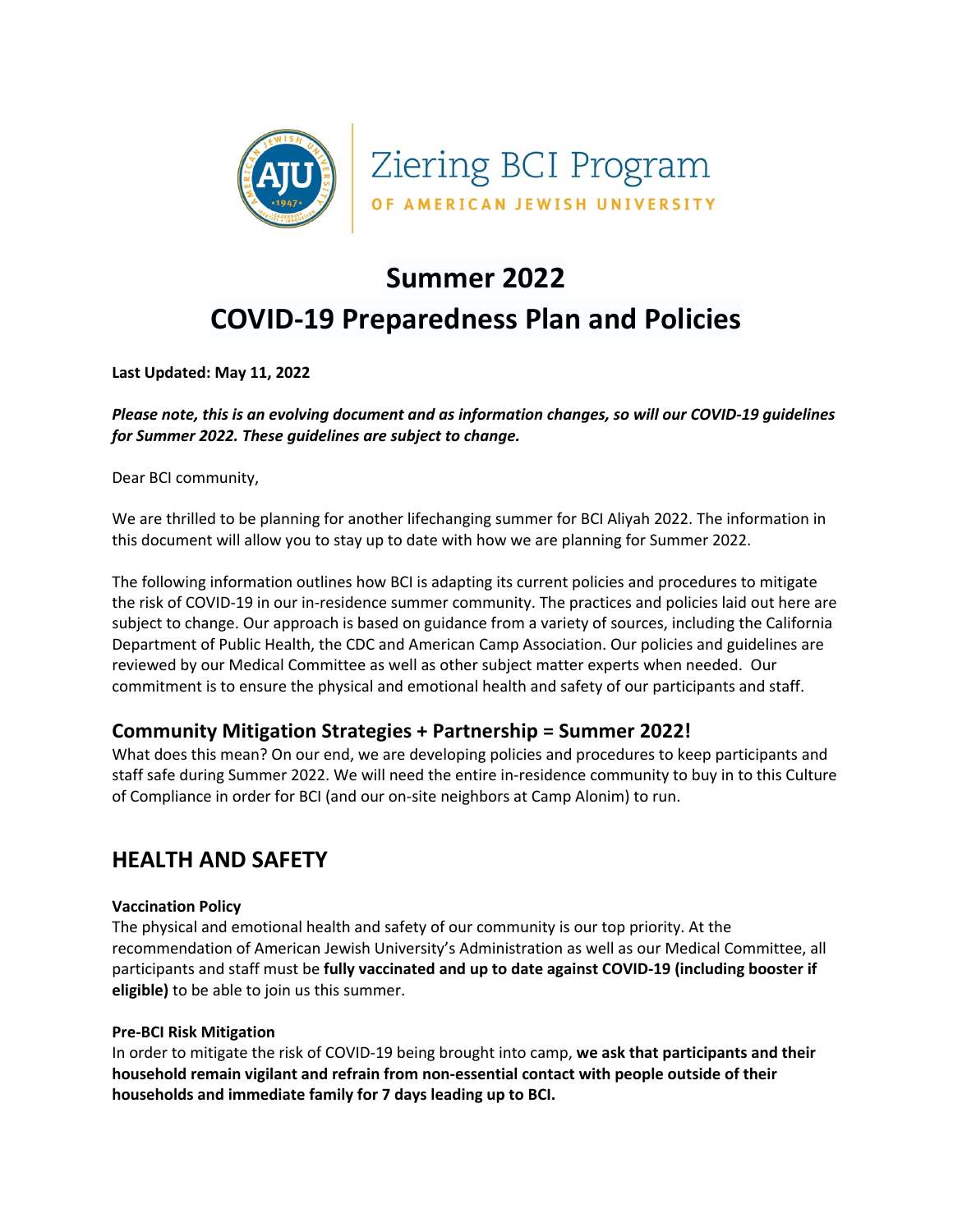#### **COVID-19 Testing**

COVID-19 testing is mandatory for ALL participants and staff. *Please note: our testing policy is based on the information we know today. Our testing protocol is subject to change.*

#### **Pre-Arrival Testing:**

**All participants and staff are required to take a PCR test within 72 hours of Opening Day** (to be taken at your local pharmacy, doctor's office etc. See recommendations below). Antigen tests cannot be accepted.

**All participants and staff must email their negative results to bic@aju.edu by the day** *before* **Arrival Day, Tuesday, June 28th.** 

A note about the pre-BCI PCR test: **It is imperative that a few days prior to the test and once taken that participants are overly cautious**, refrain from non-essential contact with people outside of their households and immediate family, practice social distancing, mask wearing, and handwashing, until arrival at BCI. **YOU are our partners in risk mitigation. A positive pre-BCI PCR test will prevent you from participating in BCI this summer.**

You may choose any location for your pre-BCI PCR test. We have seen excellent turnaround times with Kaiser, CVS, and Exer Urgent Care. Additionally, for a fee, you can visit either of these two locations below for a rapid PCR.

**SameDay Health** (locations in several states): https://www.sameday-testing.com/ **COVID Clinic** (locations in several states): https://covidclinic.org/

Lastly, if you're in LA, our partner clinic for on-site summer testing, **DoctorNow**, typically provides results within 24 hours and testing is of no cost to you: (424) 249-3038.

These suggestions are based on our experience during Summer 2021. **You may go anywhere for your PCR test.** 

#### **Opening Day Testing:**

In addition to the pre-camp PCR test, BCI will administer Opening Day PCR tests to all participants. These tests are provided and administered by our partner clinic, DoctorNow. DoctorNow also works with us for any testing needs once BCI is in session, including any routine maintenance testing or testing needed for symptomatic participants or staff.

#### All participants and staff must register with DoctorNow. A link to register will be sent to you in June.

#### **A note about Opening Day testing:**

We plan to receive Opening Day test results by 9:00 p.m. that same evening. While we await results, we will maintain strict COVID-19 safety protocols: all participants will stay in masks when indoors, eat outdoors, and keep a safe distance all while engaging in the fun and traditional Opening Day activities.

If someone tests positive, we will isolate them immediately.

#### **In-Camp Testing on Day 3:**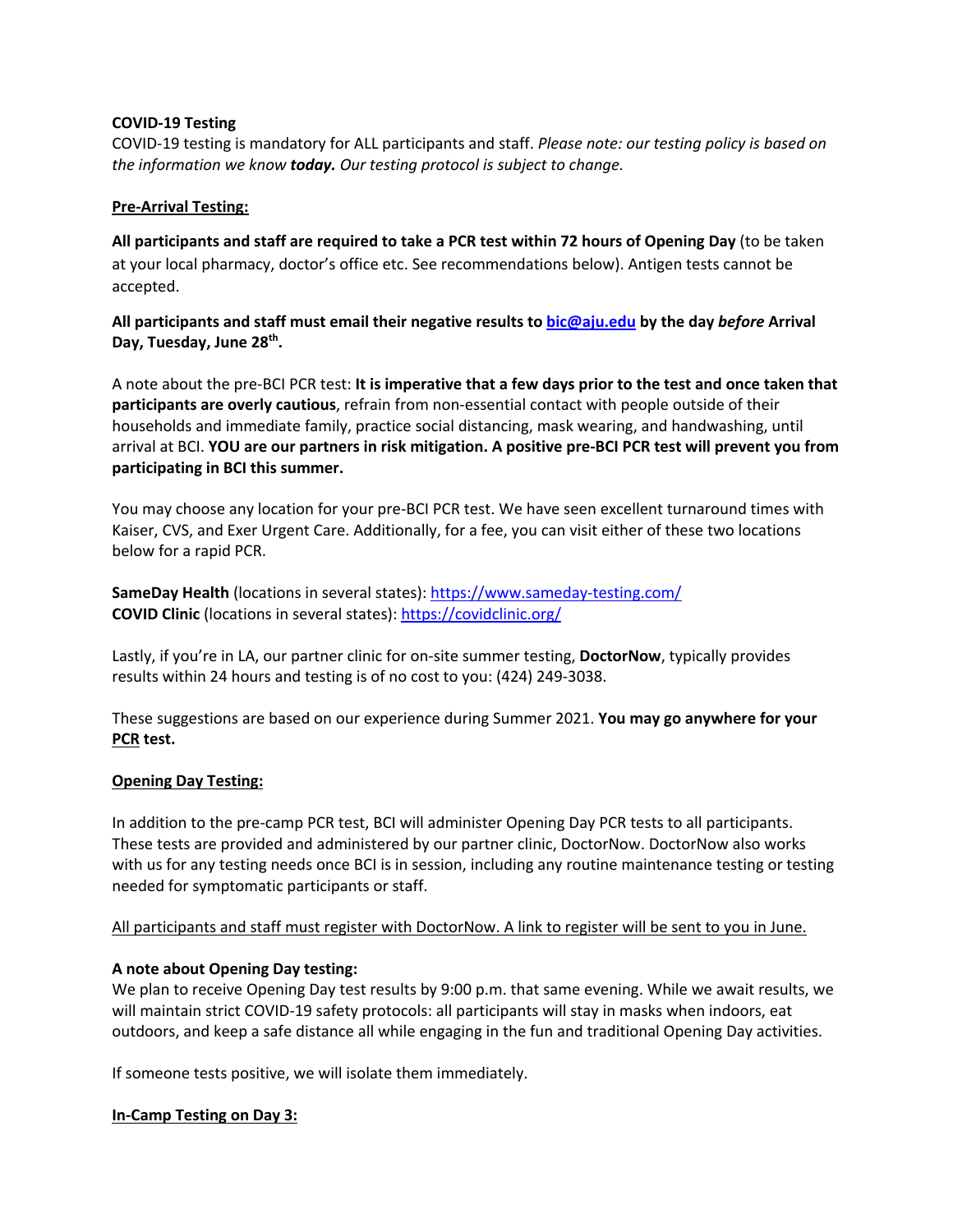All participants and staff will participate in a Day 3 PCR test. If someone tests positive, we will isolate them immediately.

Note: the timing of this test may change, and/or additional maintenance testing may be added.

#### **Isolation and Quarantine Procedures**

In the event of a confirmed case of COVID-19 within the BCI community, the individual will be immediately separated from others and begin an isolation period in a single-occupancy room. The length of isolation will be determined based on the specifics on the case, in accordance with CDC guidelines. An on-site medical professional will need to clear the individual to rejoin the program. Symptoms must also be improving throughout the isolation and the individual must go at least 24 hours with no symptoms and no fever. A negative antigen test will be required to return to programming.

Isolated/quarantined BCIers will **not** be permitted to stay on-site beyond the end date of the program (July 24) and will be responsible for arranging their own accommodations.

#### **Staff Testing:**

Staff will be following the same pre-BCI testing protocols as participants. They are required to take a test prior to arrival and must arrive at BCI several days before participants for Staff Orientation. Staff will also participate in maintenance testing as determined necessary by the camp administration.

## **TRAVEL TO BCI**

While airports and airlines have varying mask requirements, **we are asking that all BCIers wear masks on airplanes, public transit, or when ridesharing to the airport to reduce risk of exposure while traveling to California prior to BCI – you are our partners in risk mitigation**. For current information on travel guidance, please reference the CDC recommendations.

#### **Non-Pharmaceutical Interventions (NPIs)**

*Please note: our mask wearing policy is based on the information we know today. This is subject to change if guidance is updated for Summer 2022.*

As a fully vaccinated pod, it is not necessary to adopt NPIs such as physical distancing and mask wearing. That said, there will most certainly be situations throughout the program where mask wearing will be required, particularly indoors on arrival day while we await test results, or when going to the health center or walking in a space where one might encounter someone from neighboring Camp Alonim.

Please refer to the packing list to see the required number of masks (and type of masks) to bring to BCI. We will have extra masks available if an individual misplaces a mask.